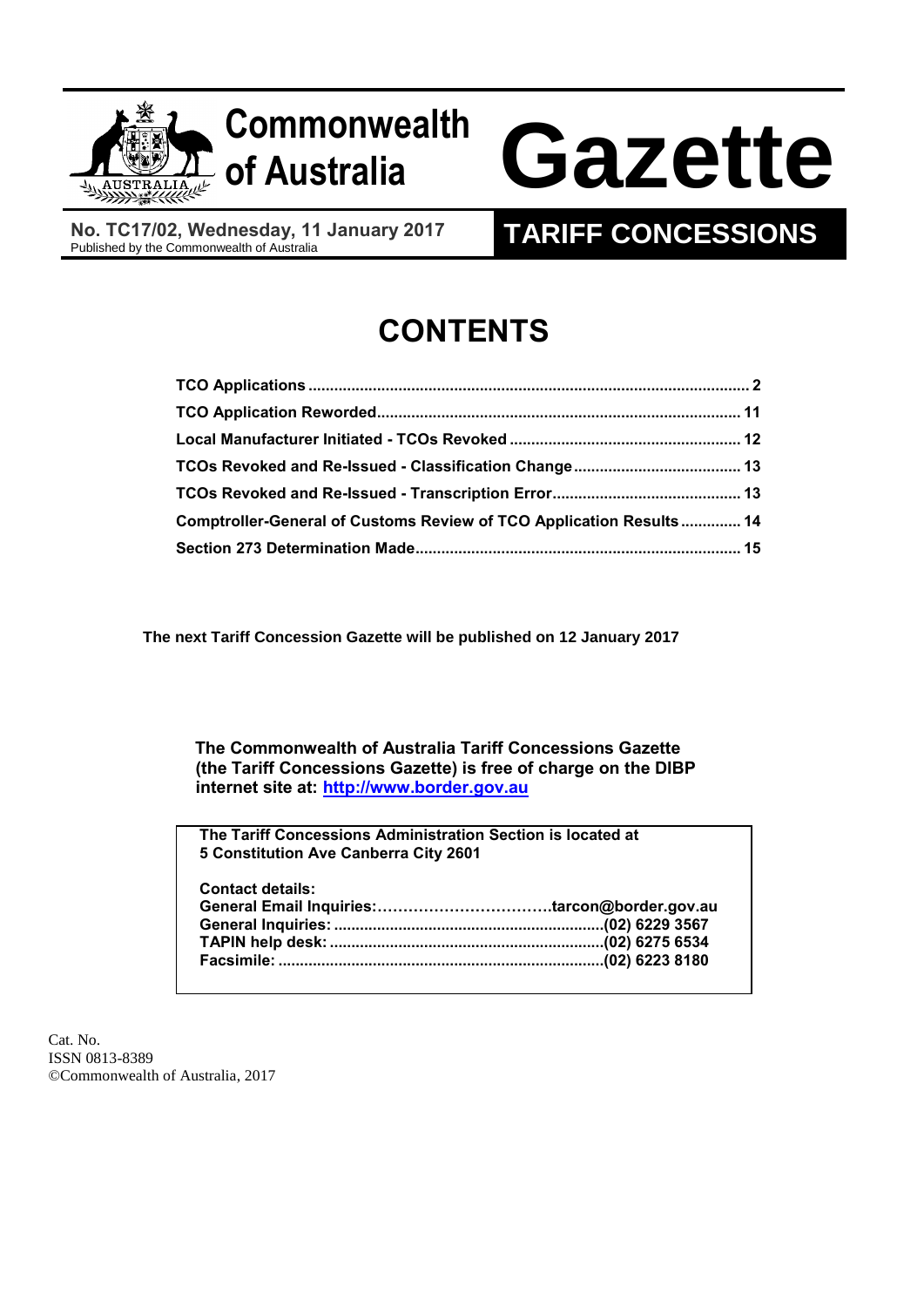#### <span id="page-1-0"></span>**CUSTOMS ACT 1901 - NOTICE PURSUANT TO SECTION 269K(1) - APPLICATIONS MADE FOR TARIFF CONCESSION ORDERS**

Applications have been lodged for Tariff Concession Orders for the goods described in the following TABLE.

Australian manufacturers who wish to contest the granting of a Tariff Concession Order for the goods described are invited to lodge a submission in writing in an approved form. Submissions must be lodged within 50 days of the date of publication of this Notice.

The operative date (Op.) and TC reference number follow the description of goods.

To assist local manufacturers, the use(s) to which the goods can be put follow the description of goods.

Objections to the making of TCO submission forms are available at

<http://www.border.gov.au/Forms/Documents/b444.pdf>

Contact: Email tarcon@border.gov.au

|            | Description of Goods including the<br>Customs Tariff Classification                                                                                                         |                | Schedule 4 Item Number<br>General Duty Rate |
|------------|-----------------------------------------------------------------------------------------------------------------------------------------------------------------------------|----------------|---------------------------------------------|
| 3506.91.90 | TAPE, double sided, acrylic adhesive, polyethylene laminated<br>kraft paper liner<br>Op. 01.01.17                                                                           | $-$ TC 1677620 | 50                                          |
|            | Stated Use:<br>Fastening to various objects                                                                                                                                 |                |                                             |
|            | Applicant: SEKISUI PILON PTY LTD                                                                                                                                            |                | 5 <sup>°</sup>                              |
| 3808.93.00 | HERBICIDES, having an active ingredient of mesosulfuron-methyl<br>Op. 13.12.16                                                                                              | $-$ TC 1678407 | 50                                          |
|            | Stated Use:<br>For post-emergent control of five major grass weeds                                                                                                          |                |                                             |
|            | Applicant: BAYER CROPSCIENCE PTY LTD                                                                                                                                        |                | 5%                                          |
| 7304.39.00 | DRILL TUBES, seamless, circular cross section, having BOTH of<br>the following:<br>(a) outside diameter (OD) NOT greater than 180 mm;<br>(b) grouting holes<br>Op. 05.12.16 | $-$ TC 1675649 | 50                                          |
|            | Stated Use:<br>Casing tubes which are drilled through the overburden<br>as an umbrella and filled with grouting, which then escapes<br>through the holes in the casing      |                |                                             |
|            | Applicant: HARD METAL INDUSTRIES PTY LTD                                                                                                                                    |                | 5%                                          |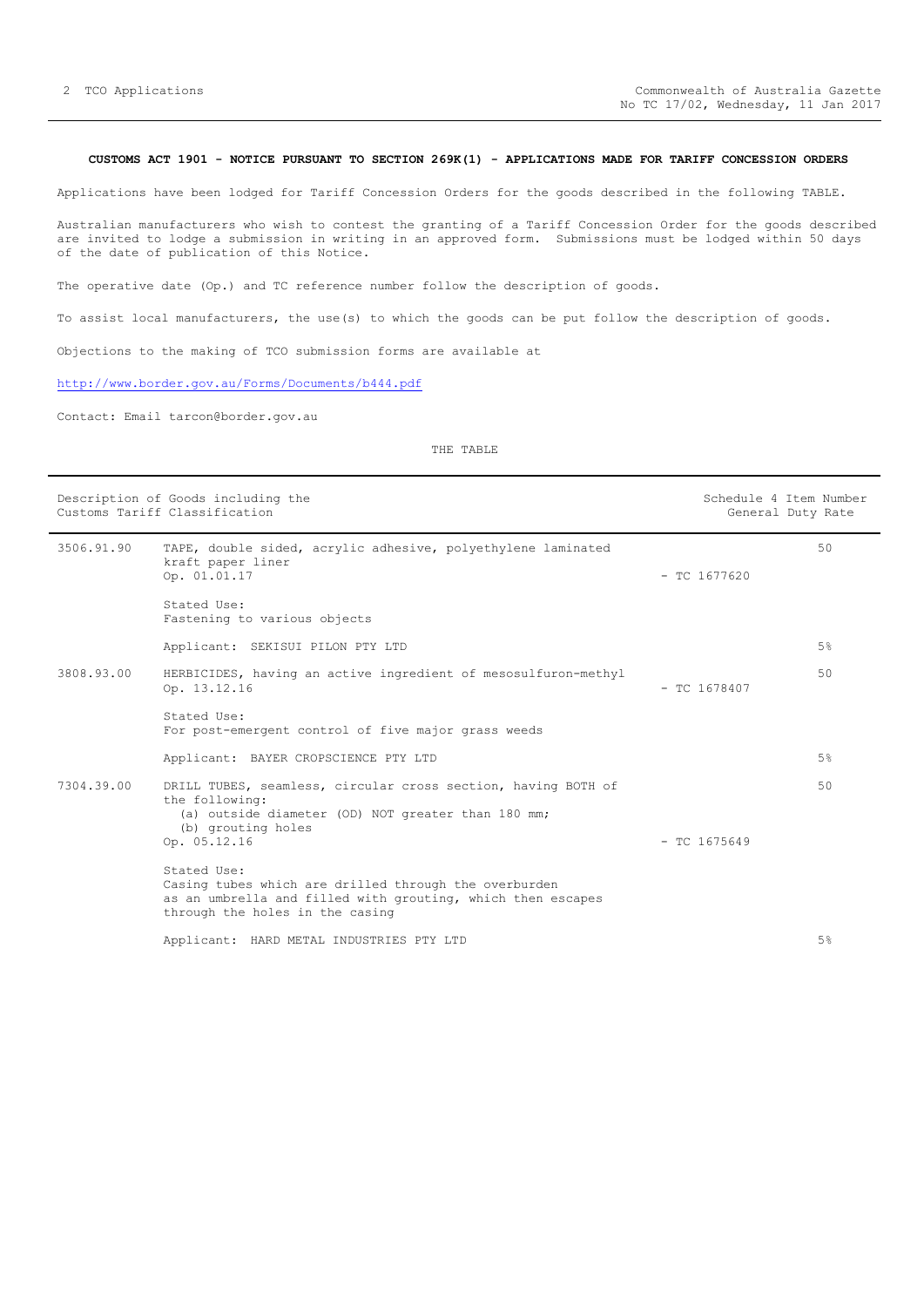| Description of Goods including the<br>Customs Tariff Classification |                                                                                                                                                                                                                                                                                                                                                                                                                                                                                                                | Schedule 4 Item Number<br>General Duty Rate |       |
|---------------------------------------------------------------------|----------------------------------------------------------------------------------------------------------------------------------------------------------------------------------------------------------------------------------------------------------------------------------------------------------------------------------------------------------------------------------------------------------------------------------------------------------------------------------------------------------------|---------------------------------------------|-------|
| 7305.31.00                                                          | PIPES, circular cross-section, submerged arc-welded, having ALL<br>of the following:<br>(a) press-formed, hot vacuum rolled nickel clad carbon<br>steel plate;<br>(b) steel plate grade complying with American Society for<br>Testing and Material Standards ASTM A516 Grade 70<br>(ASTM A516 Grade 70);<br>(c) nickel-lined with nickel cladding NOT less than 2.00 mm<br>and NOT greater than 4 mm thickness;<br>(d) wall thickness NOT less than 9.5 mm and NOT greater than<br>35.0 mm<br>Op. 17.11.16    | $-$ TC 1670092                              | 50    |
|                                                                     | Stated Use:<br>Removal of corrosive and highly toxic liquids in alumina<br>refineries                                                                                                                                                                                                                                                                                                                                                                                                                          |                                             |       |
|                                                                     | Applicant: RTR HANDELSGESELLSCHAFT                                                                                                                                                                                                                                                                                                                                                                                                                                                                             |                                             | $5\%$ |
| 7306.30.00                                                          | PIPES, circular cross-section, submerged arc-welded, having ALL<br>of the following:<br>(a) press-formed, hot vacuum rolled nickel clad carbon<br>steel plate;<br>(b) steel plate grade complying with American Society for<br>Testing and Material Standards ASTM A516 Grade 70<br>(ASTM A516 Grade 70);<br>(c) nickel-lined with nickel cladding NOT less than 2.00 mm<br>and NOT greater than 5.00 mm thickness;<br>(d) wall thickness NOT less than 9.5 mm and NOT greater than<br>35.0 mm<br>Op. 17.11.16 | $-$ TC 1670091                              | 50    |
|                                                                     | Stated Use:<br>Removal of corrosive and highly toxic liquids in alumina<br>refineries<br>Applicant: RTR HANDELSGESELLSCHAFT                                                                                                                                                                                                                                                                                                                                                                                    |                                             | $5\%$ |
| 7309.00.00                                                          | SILOS, PRE-CAST CONCRETE PLANT, telescopic, bolted modules,<br>steel, programmable logic controlled, including ALL of the<br>following:<br>(a) capacity NOT less than 65 000 litres;<br>(b) aeration system, having a solenoid valve;<br>(c) roof mounted pressure safety valves;<br>(d) shut down valves;<br>(e) level indication;<br>(f) anti overfill protectors, having alarms AND/OR lights;<br>(q) filters AND/OR dust collectors, roof mounted<br>Op. 09.12.16                                          | $-$ TC 1677211                              | 50    |
|                                                                     | Stated Use:<br>For the storage cement in concrete batching plants                                                                                                                                                                                                                                                                                                                                                                                                                                              |                                             |       |
|                                                                     | Applicant: BORAL CEMENT LTD                                                                                                                                                                                                                                                                                                                                                                                                                                                                                    |                                             | 5%    |
| 8309.90.00                                                          | CAPS, DRUM OR BARREL, mild steel, forged, having BOTH of the<br>following:<br>(a) cap flange diameter NOT greater than 70 mm;<br>(b) zinc plate AND/OR yellow chromate passivated plating<br>Op. 28.11.16<br>Stated Use:<br>To prevent paint entering the inside of drums or barrels, while<br>they are being painted                                                                                                                                                                                          | $-$ TC 1673257                              | 50    |
|                                                                     | Applicant: TRI-SURE CLOSURES AUSTRALIA PTY LTD                                                                                                                                                                                                                                                                                                                                                                                                                                                                 |                                             | $5\%$ |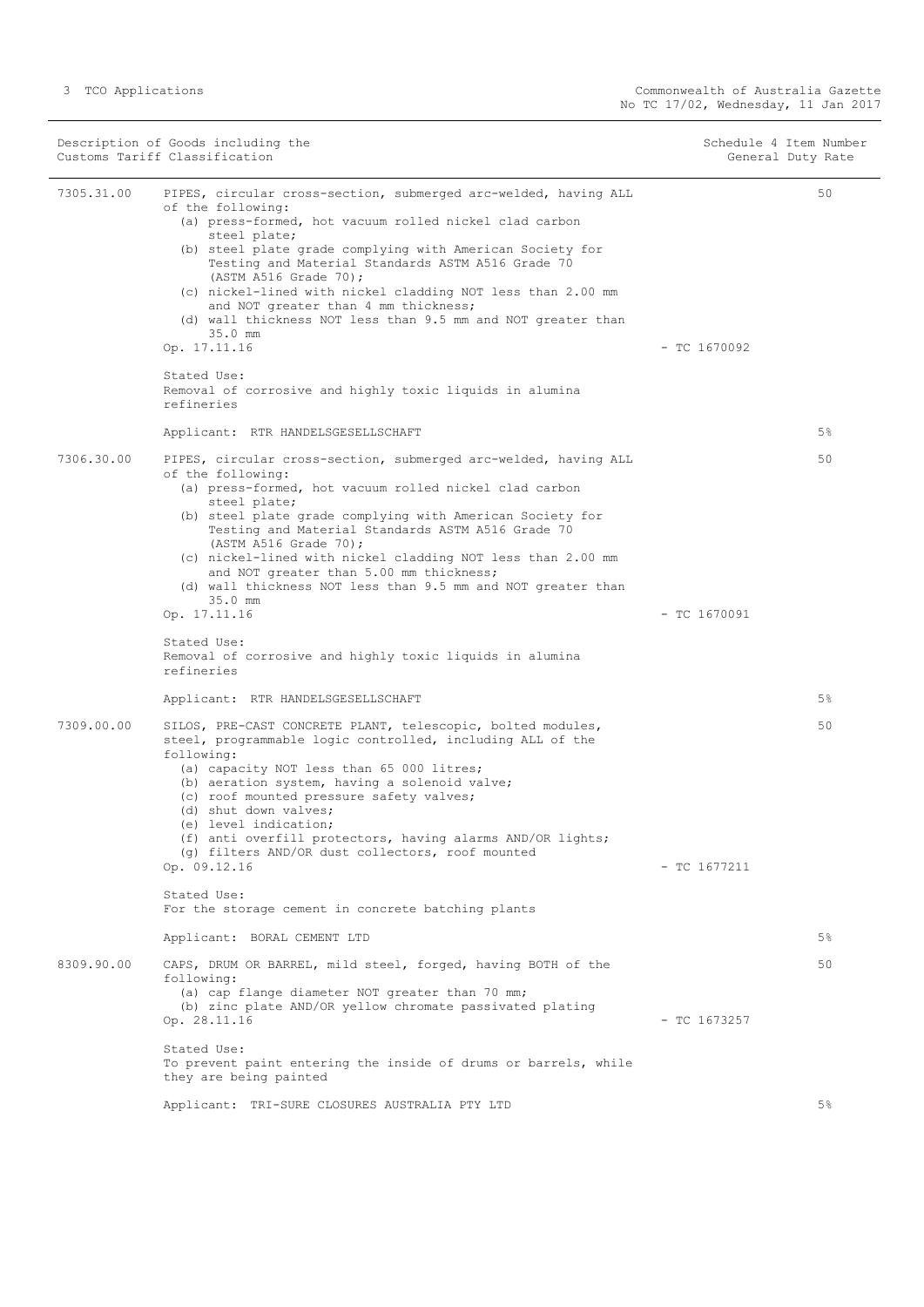|            | Description of Goods including the<br>Customs Tariff Classification                                                                                                                                                                                                                                                                                                                                  | Schedule 4 Item Number<br>General Duty Rate |       |
|------------|------------------------------------------------------------------------------------------------------------------------------------------------------------------------------------------------------------------------------------------------------------------------------------------------------------------------------------------------------------------------------------------------------|---------------------------------------------|-------|
| 8414.30.00 | COMPRESSORS, REFRIGERATION, hermetically sealed<br>Op. 01.12.16                                                                                                                                                                                                                                                                                                                                      | $-$ TC 1674697                              | 50    |
|            | Stated Use:<br>Refrigerant compressors                                                                                                                                                                                                                                                                                                                                                               |                                             |       |
|            | Applicant: SKOPE INDUSTRIES LTD                                                                                                                                                                                                                                                                                                                                                                      |                                             | 5%    |
| 8419.89.90 | COOLING SYSTEM, ALUMINIUM EXTRUSION, programmable logic<br>controlled, unassembled, having ALL of the following:<br>(a) centrifugal fans;<br>(b) nozzles;<br>(c) frequency converter<br>Op. 02.12.16                                                                                                                                                                                                 | $-$ TC 1675085                              | 50    |
|            | Stated Use:<br>For the cooling of manufactured extrusions                                                                                                                                                                                                                                                                                                                                            |                                             |       |
|            | Applicant: G JAMES AUSTRALIA PTY LTD                                                                                                                                                                                                                                                                                                                                                                 |                                             | $5\%$ |
| 8419.90.00 | PARTS, AMMONIA SYNTHESIS CONVERTER, being catalyst cartridges,<br>consisting of ALL of the following:<br>(a) insulated outer vessel;<br>(b) multiple catalyst baskets;<br>(c) internal piping;<br>(d) heat exchanger<br>Op. 12.12.16                                                                                                                                                                 | $-$ TC 1677618                              | 50    |
|            | Stated Use:<br>For converting and synthesising gases into ammonia, within<br>ammonia plant converter vessels                                                                                                                                                                                                                                                                                         |                                             |       |
|            | Applicant: ORICA AUSTRALIA PTY LTD                                                                                                                                                                                                                                                                                                                                                                   |                                             | $5\%$ |
| 8421.39.90 | GAS SCRUBBER SKID, COMPRESSOR SUCTION AND DISCHARGE, with OR<br>without stairs, including ALL of the following:<br>(a) first stage suction scrubber;<br>(b) second stage suction scrubber;<br>(c) second stage discharge scrubber;<br>(d) third stage suction scrubber;<br>(e) third stage discharge scrubber;<br>(f) structural steel frame;<br>(q) valves;<br>(h) connecting pipes<br>Op. 01.01.17 | $-$ TC 1677601                              | 50    |
|            | Stated Use:<br>Remove liquid and solid impurities from natural gas                                                                                                                                                                                                                                                                                                                                   |                                             |       |
|            | Applicant: SANTOS LTD                                                                                                                                                                                                                                                                                                                                                                                |                                             | 5%    |
| 8422.19.00 | DISHWASHING MACHINES, having a height NOT less than 1 450 mm<br>Op. 28.11.16                                                                                                                                                                                                                                                                                                                         | $-$ TC 1673421                              | 50    |
|            | Stated Use:<br>For commercial washing of dishes, tableware and kitchenware                                                                                                                                                                                                                                                                                                                           |                                             |       |
|            | Applicant: TOM STODDART PTY LTD                                                                                                                                                                                                                                                                                                                                                                      |                                             | $5\%$ |
| 8425.49.00 | SCREW JACKS, BALL OR MACHINE, worm gearbox operation, being<br>EITHER of the following AND/OR combinations of the following:<br>(a) rotating nut;<br>(b) translating,<br>with OR without the following;<br>(i) anti-backlash;<br>(ii) anti-rotation                                                                                                                                                  |                                             | 50    |
|            | Op. 12.12.16                                                                                                                                                                                                                                                                                                                                                                                         | $-$ TC 1677615                              |       |
|            | Stated Use:<br>For mining, agriculture, marine, subsea, medical, military,<br>manufacturing, transport and energy sectors                                                                                                                                                                                                                                                                            |                                             |       |
|            | Applicant: PARTOUT PTY LTD                                                                                                                                                                                                                                                                                                                                                                           |                                             | 5%    |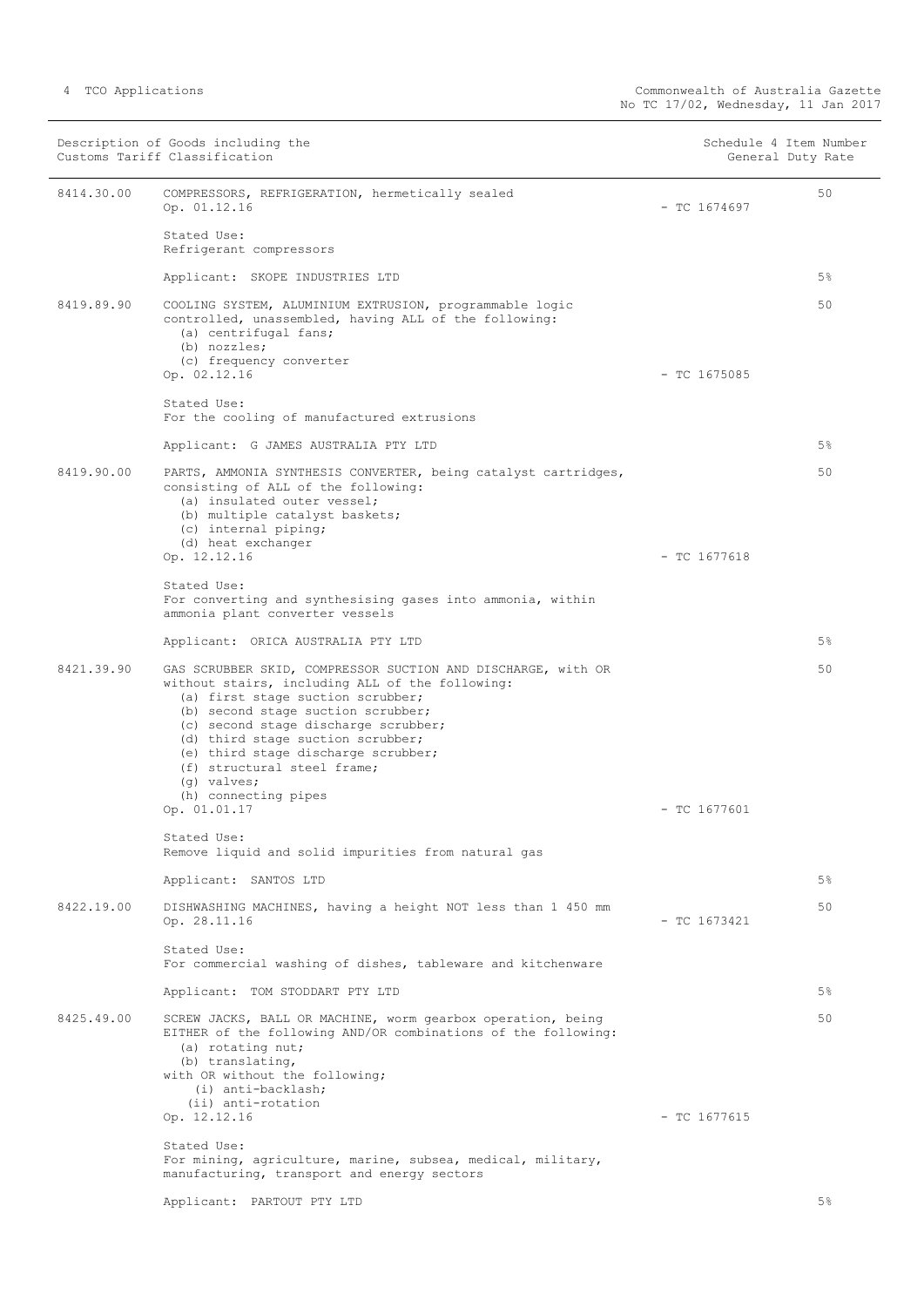| Description of Goods including the<br>Customs Tariff Classification |                                                                                                                                                                                                                                                                                                                                                                                                                                |                | Schedule 4 Item Number<br>General Duty Rate |
|---------------------------------------------------------------------|--------------------------------------------------------------------------------------------------------------------------------------------------------------------------------------------------------------------------------------------------------------------------------------------------------------------------------------------------------------------------------------------------------------------------------|----------------|---------------------------------------------|
| 8428.33.00                                                          | BELT CONVEYORS, WASTE BALING AND WRAPPING LINE<br>Op. 02.12.16                                                                                                                                                                                                                                                                                                                                                                 | $-$ TC 1675089 | 50                                          |
|                                                                     | Stated Use:<br>Convey out wrapped and bailed waste as part of a line                                                                                                                                                                                                                                                                                                                                                           |                |                                             |
|                                                                     | Applicant: NORTHERN ADELAIDE WASTE MANAGEMENT AUTHORITY                                                                                                                                                                                                                                                                                                                                                                        |                | 5%                                          |
| 8428.33.00                                                          | BELT CONVEYORS, GREEN MALT, having ALL of the following:<br>(a) belt width NOT greater than 800 mm;<br>(b) mass flow rate NOT greater than $140 t/h$ ;<br>(c) volume flow rate NOT greater than 292 m3/h;<br>(d) length NOT greater than 27 m;<br>(e) belt speed NOT greater than 2.0 m/sec<br>Op. 14.12.16                                                                                                                    | $-$ TC 1678598 | 50                                          |
|                                                                     | Stated Use:<br>Horizontal or inclined use to transport green malt                                                                                                                                                                                                                                                                                                                                                              |                |                                             |
|                                                                     | Applicant: COOPERS BREWERY LTD                                                                                                                                                                                                                                                                                                                                                                                                 |                | 5%                                          |
| 8428.39.00                                                          | COMPOST HANDLING LINE, hydraulic AND/OR electrically-powered,<br>including ALL of the following:<br>(a) hoppers;<br>(b) conveyors;<br>(c) weighers;<br>(d) scraper chains;<br>(e) motors;                                                                                                                                                                                                                                      |                | 50                                          |
|                                                                     | (f) gearboxes<br>Op. 29.11.16                                                                                                                                                                                                                                                                                                                                                                                                  | $-$ TC 1673821 |                                             |
|                                                                     | Stated Use:<br>For transferring mushroom compost into pasteurisation tunnels                                                                                                                                                                                                                                                                                                                                                   |                |                                             |
|                                                                     | Applicant: BRIDGEWATER COMPOST PTY LTD                                                                                                                                                                                                                                                                                                                                                                                         |                | $5\%$                                       |
| 8428.39.00                                                          | CONVEYING MACHINE, ORGANIC MATTER, self-propelled, including ALL<br>of the following:<br>(a) elevator, having ALL of the following:<br>(i) length NOT greater than 8.3 m;<br>(ii) width NOT greater than 4.6 m;<br>(iii) planetary gearbox rated at 7.5 kW;<br>(iv) scraper chains;<br>(v) scraper bars;<br>(vi) steel frame;<br>(b) kick back drum;<br>$(c)$ auger;<br>(d) swivel belt conveyor, having ALL of the following: |                | 50                                          |
|                                                                     | (i) belt length not more than 7 m;<br>(ii) belt width not more than 1.1 m;<br>(iii) hydraulic cylinders;<br>(iv) electric motor;<br>(v) belt pulley;<br>(e) planetary wheel drives, diameter 1.1m x 400mm;<br>(f) steering wheels, diameter 580mm x 240mm;<br>(q) electric control box<br>Op. 29.11.16<br>Stated Use:<br>Transferring mushroom compost into conditioning bunkers.                                              | $-$ TC 1673818 | 5%                                          |

Applicant: BRIDGEWATER COMPOST PTY LTD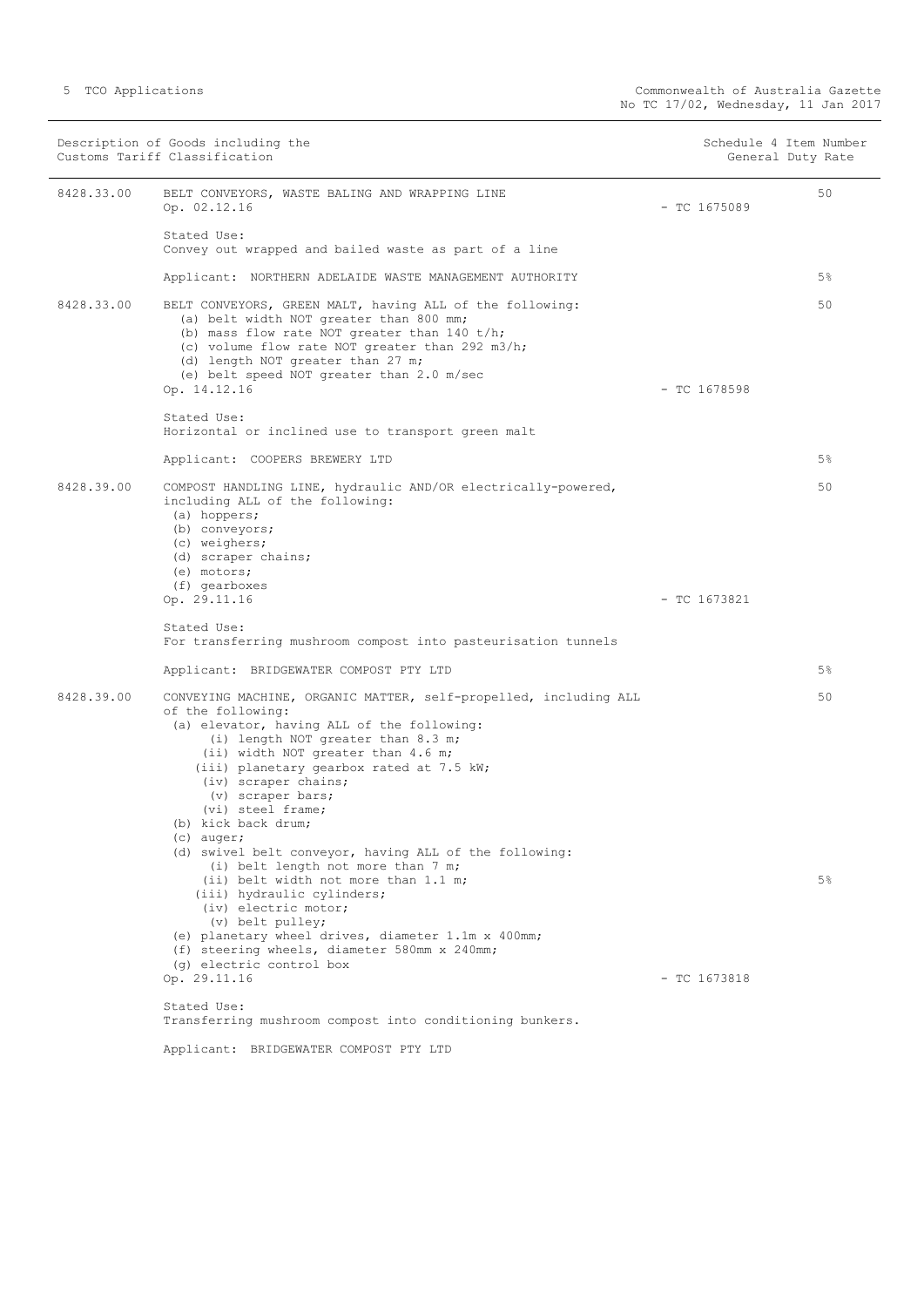8428.39.00 TROUGH CHAIN CONVEYOR ASSEMBLIES, consisting of ALL of the following: (a) driving station, including ALL of the following: (i) frame; (ii) geared motor; (iii) shaft; (iv) drive sprocket wheel, (b) tensioning station, including ALL of the following: (i) frame; (ii) bearing unit; (iii) reversing wheel, (c) troughs; (d) cleaner and/or washing units  $\overline{Op}$ . 30.11.16 - TC 1674244 Stated Use: For taking green malt out of germinating vessels Applicant: COOPERS BREWERY LTD  $50$ 5% 8428.39.00 ACCUMULATION AND CONVEYOR SYSTEM, LINEN, programmable logic controlled, with OR without radio frequency readers AND/OR antennae, having ALL of the following: (a) free standing units; (b) transport conveyors; (c) buffer conveyors; (d) powered curves; (e) lift conveyors; (f) roller conveyors; (g) packaging unit front stack centre positioning; (h) pushers; (i) communication terminal  $\mathcal{O}_{\mathbf{P}}$ . 05.12.16 - TC 1675648 Stated Use: Smart conveyor system used for commercial laundry applications Applicant: JENSEN LAUNDRY SYSTEMS AUSTRALIA PTY LTD 50 5% 8428.90.00 BOARD STACKING LINE, programmable logic controlled, having ALL of the following: (a) chain AND roller conveyors; (b) board pack rotator; (c) pack stacker; (d) pallet feeder Op. 28.11.16 - TC 1673264 Stated Use: For stacking insulation boards Applicant: KINGSPAN INSULATION PTY LTD 50 5% 8428.90.00 POSITIONING SYSTEM, programmable logic controlled, unassembled, having BOTH of the following: (a) stops; (b) pneumatic cylinders Op. 02.12.16 - TC 1675084 Stated Use: Positioning of aluminium extrusions Applicant: G JAMES AUSTRALIA PTY LTD 50 5% 8428.90.00 PACKET CONVEYOR AND SORTING SYSTEMS, programmable logic controlled, including ALL of the following: (a) hinged trays, maximum opening angle NOT less than 90 degrees; (b) friction driven wheels; (c) chute, with OR without photocells Op. 14.12.16 - TC 1678595 Stated Use: For the conveyance and sorting of parcels, envelopes and packages in warehouses Applicant: VANDERLANDE INDUSTRIES BV 50 5%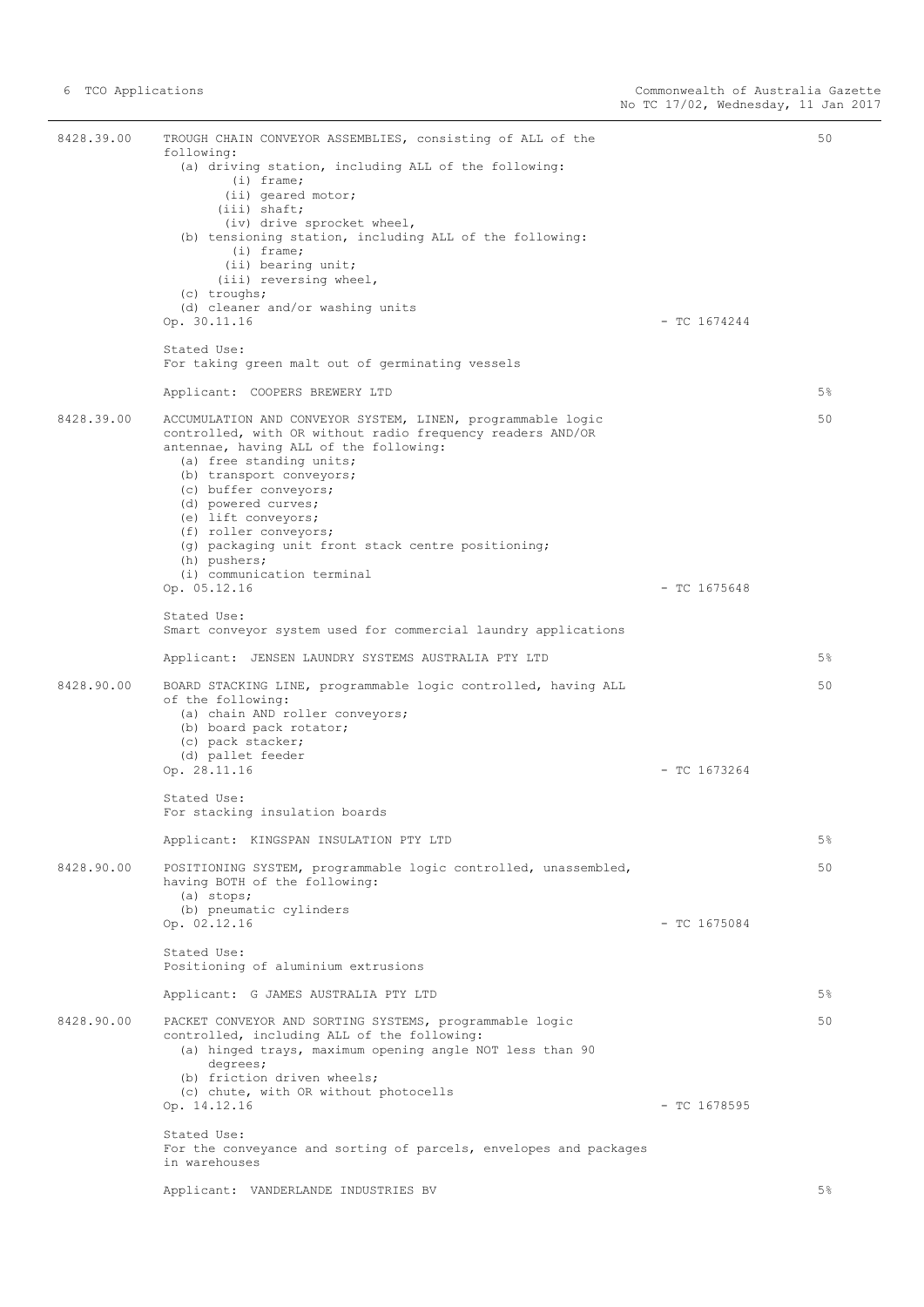Description of Goods including the Schedule 4 Item Number<br>
Customs Tariff Classification<br>
Schedule 4 Item Number Customs Tariff Classification 8431.39.00 PARTS, GRAIN TROUGH CONVEYOR, being plate link chain having ALL of the following: (a) pitch NOT less than 150 mm; (b) inside chain width NOT less than 30 mm; (c) chain width NOT less than 480 mm Op. 07.12.16 - TC 1676038 Stated Use: The chain is incorporated in the trough conveying system for taking green malt out of the germinating vessels Applicant: COOPERS BREWERY LTD 50 5% 8434.20.00 CHEESE AND CURD MANUFACTURING LINE, programmable logic controlled, electric AND/OR pneumatic powered, including ALL of the following: (a) tanks; (b) milk pumps; (c) coagulation vats; (d) conveyors; (e) light sensors; (f) transfer platforms; (g) vat tilter; (h) milk infeeder; (i) doser; (j) curd cutters; (k) agitators; (l) curd filler AND/OR shape former  $\overline{Op}$ , 05.12.16  $\overline{C}$  =  $\overline{C}$  1675090 Stated Use: For the processing of matured milk to manufacture curd Applicant: LACTALIS JINDI PTY LTD 50 5% 8438.80.00 MIXERS, programmable logic controlled, including ALL of the following: (a) mixing chamber volume capacity NOT less than 1 000 L; (b) mixer motor; (c) heating AND cooling jacket; (d) agitator; (e) vacuum pump; (f) bin elevator; (g) discharge pump  $\degree$  Op. 30.11.16 - TC 1674249 Stated Use: For homogeneous mixing of high volumes of cheese with other components Applicant: BALLANTYNE PTY LTD 50 5% 8438.90.10 BOWLS, STEEPING VESSEL, BARLEY MALT, having ALL of the following: (a) sieve cone angle; (b) flanged outlet; (c) access ports; (d) pipe connections Op. 14.12.16 - TC 1678601 Stated Use: Bowls fitted to the cone of steeping vessels in a malting plant Applicant: COOPERS BREWERY LTD 50 5%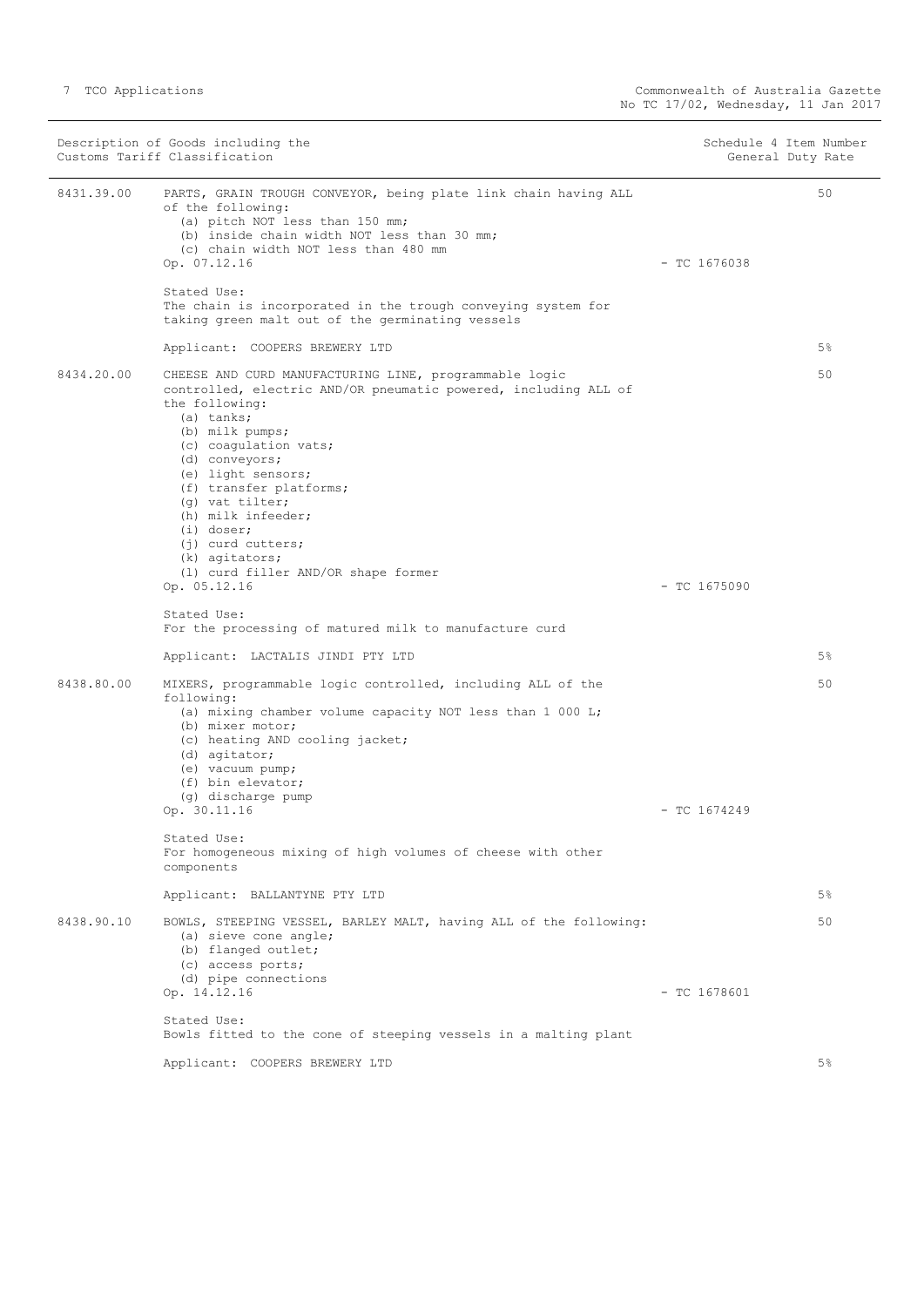|            | Description of Goods including the<br>Customs Tariff Classification                                                                                                                                                                                                                                                                                                                                                                                                                                 |                | Schedule 4 Item Number<br>General Duty Rate |
|------------|-----------------------------------------------------------------------------------------------------------------------------------------------------------------------------------------------------------------------------------------------------------------------------------------------------------------------------------------------------------------------------------------------------------------------------------------------------------------------------------------------------|----------------|---------------------------------------------|
| 8474.20.00 | CRUSHERS, IMPACT, track-mounted, self-propelled, diesel and<br>hydraulic powered, containing ALL of the following:<br>(a) length NOT greater than 20 m;<br>(b) width NOT greater than 3.2 m;<br>(c) height NOT greater than 3.85 m;<br>(d) weight NOT greater than 80 000 kg;<br>(e) chutes;<br>(f) conveyor belts;<br>(g) hoppers;<br>(h) screens<br>Op. 30.11.16<br>Stated Use:                                                                                                                   | $-$ TC 1674237 | 50                                          |
|            | For the reduction of rock or ore size by impact<br>Applicant: SCREENMASTERS AUSTRALIA PTY LTD                                                                                                                                                                                                                                                                                                                                                                                                       |                | $5\%$                                       |
| 8474.20.00 | CRUSHERS, JAW, track-mounted, self-propelled, diesel and<br>hydraulic powered, containing ALL of the following:<br>(a) length NOT greater than 18 m;<br>(b) width NOT greater than 3.1.m;<br>(c) height NOT greater than 4.2 m;<br>(d) weight NOT greater than 80 000 kg;<br>(e) chutes;<br>(f) conveyor belts;                                                                                                                                                                                     |                | 50                                          |
|            | (g) hoppers<br>Op. 30.11.16                                                                                                                                                                                                                                                                                                                                                                                                                                                                         | $-$ TC 1674242 |                                             |
|            | Stated Use:<br>For the reduction of rock or ore size by compression                                                                                                                                                                                                                                                                                                                                                                                                                                 |                |                                             |
|            | Applicant: SCREENMASTERS AUSTRALIA PTY LTD                                                                                                                                                                                                                                                                                                                                                                                                                                                          |                | $5\%$                                       |
| 8479.89.90 | SUCTION CUP ANCHOR SYSTEM, vacuum, consisting of ALL of the<br>following:<br>(a) vacuum control module;<br>(b) suction anchors;<br>(c) hoses AND adapters;<br>(d) gas bottles;<br>(e) energy absorber;<br>(f) tensioners AND turn buckles;<br>$(q)$ shuttles;<br>(h) ropes AND cables;<br>(i) harnesses                                                                                                                                                                                             |                | 50                                          |
|            | Op. 25.11.16<br>Stated Use:<br>To safely secure maintenance staff working at heights such as                                                                                                                                                                                                                                                                                                                                                                                                        | $-$ TC 1673249 |                                             |
|            | aircraft wings                                                                                                                                                                                                                                                                                                                                                                                                                                                                                      |                |                                             |
|            | Applicant: LATCHWAYS AUSTRALIA PTY LTD                                                                                                                                                                                                                                                                                                                                                                                                                                                              |                | $5\%$                                       |
| 8479.89.90 | DUAL PIG PIPELINE CLEANING SYSTEM, including ALL of the<br>following:<br>(a) pig control detectors;<br>(b) two-way switch;<br>(c) two pig launching station;<br>(d) two pig receiving station;<br>(e) piston valves;<br>(f) ball valves:<br>(q) seat valves;<br>(h) pipeline AND fittings;<br>(i) pipeline diameter NOT less than 65 mm and NOT greater than<br>$110$ mm;<br>(j) rinsing station<br>Op. 05.12.16<br>Stated Use:<br>Maintenance tool for pipeline where pigs are introduced into the | $-$ TC 1675099 | 50                                          |
|            | line via a pig trap, which includes a launcher and receiver                                                                                                                                                                                                                                                                                                                                                                                                                                         |                |                                             |
|            | Applicant: DULUXGROUP (AUSTRALIA) PTY LTD                                                                                                                                                                                                                                                                                                                                                                                                                                                           |                | $5\%$                                       |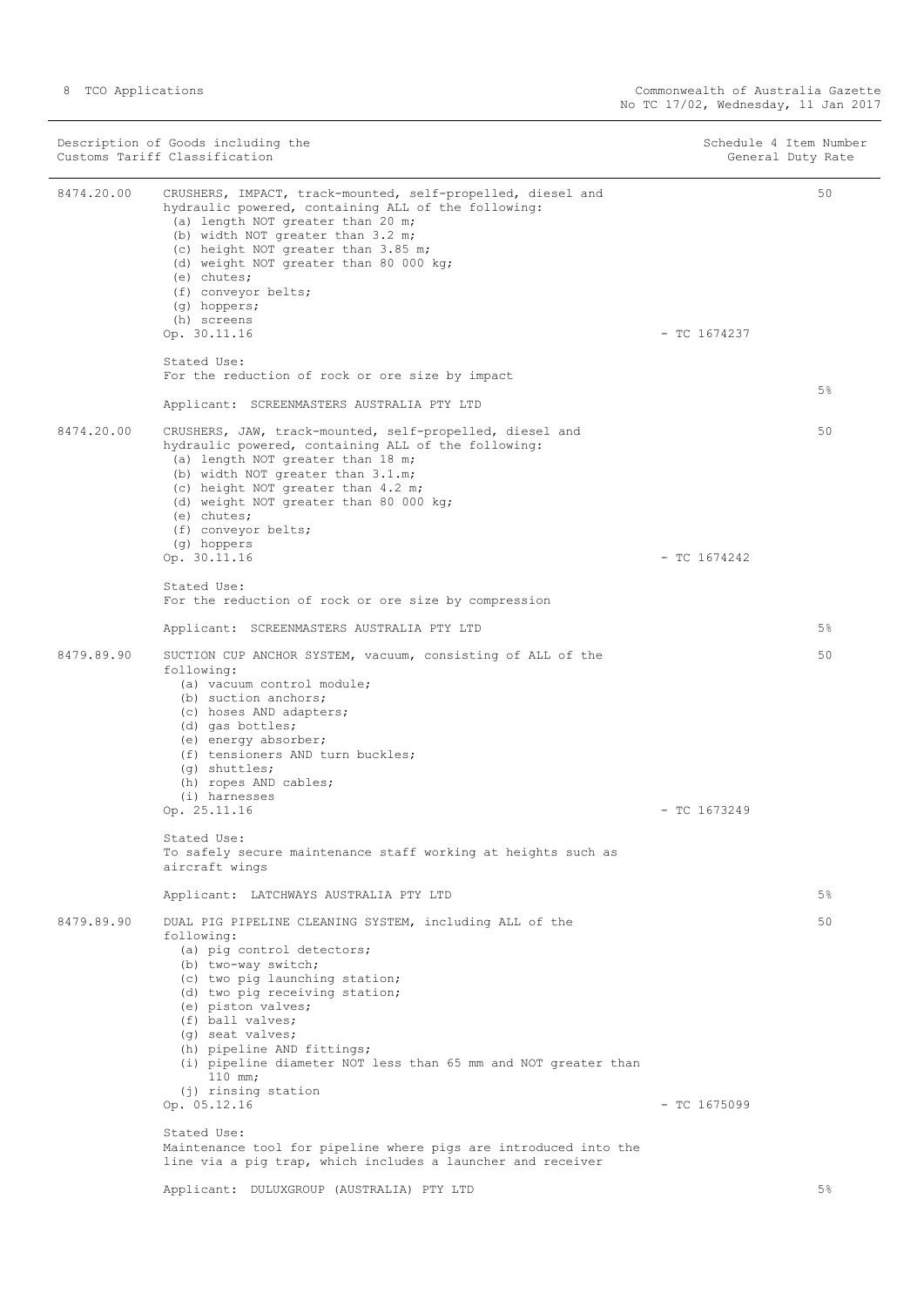|            | Description of Goods including the<br>Customs Tariff Classification                                                                                                                                                                                                                                                                                                                                                                                                                                     |                | Schedule 4 Item Number<br>General Duty Rate |
|------------|---------------------------------------------------------------------------------------------------------------------------------------------------------------------------------------------------------------------------------------------------------------------------------------------------------------------------------------------------------------------------------------------------------------------------------------------------------------------------------------------------------|----------------|---------------------------------------------|
| 8479.89.90 | DOSING UNITS, programmable logic controlled, including BOTH of<br>the following:<br>(a) mixing tank;<br>(b) storage tank<br>Op. 07.12.16                                                                                                                                                                                                                                                                                                                                                                | $-$ TC 1676425 | 50                                          |
|            | Stated Use:<br>For feeding polyether, polyester and polyols into a mixers                                                                                                                                                                                                                                                                                                                                                                                                                               |                |                                             |
|            | Applicant: APT ASIA PACIFIC PTY LTD                                                                                                                                                                                                                                                                                                                                                                                                                                                                     |                | 5 <sup>°</sup>                              |
| 8479.89.90 | BURR AND/OR DUST REMOVAL MACHINE, TABLET AND/OR CAPSULE, METAL<br>DETECTING<br>Op. 15.12.16                                                                                                                                                                                                                                                                                                                                                                                                             | $-$ TC 1679206 | 50                                          |
|            | Stated Use:<br>The removal of rough edges or burrs from pressed medicinal<br>tablets and the detection of metal contaminant or filings from<br>the press process                                                                                                                                                                                                                                                                                                                                        |                |                                             |
|            | Applicant: INTEGRIA HEALTHCARE AUSTRALIA PTY LTD                                                                                                                                                                                                                                                                                                                                                                                                                                                        |                | $5\%$                                       |
| 8514.40.00 | INDUCTION HEATERS, TUBE AND/OR PIPE, AC powered, having ALL of<br>the following:<br>(a) frequency converter, having BOTH of the following:<br>(i) frequency range NOT less than 5 kHz and NOT greater<br>than 20 kHz;<br>(ii) efficiency NOT less than 93%,<br>(b) heating station;<br>(c) induction coils:<br>(d) water cooling unit;<br>(e) input power NOT greater than 1 000 kVA;<br>(f) displacement power factor NOT less than 95%                                                                |                | 50                                          |
|            | Op. 02.12.16<br>Stated Use:<br>Heat tube and pipe before painting in tube and pipe making<br>lines                                                                                                                                                                                                                                                                                                                                                                                                      | $-$ TC 1674791 |                                             |
|            | Applicant: PROTUBE ASIA PTY LTD                                                                                                                                                                                                                                                                                                                                                                                                                                                                         |                | $5\%$                                       |
| 8544.49.20 | CABLES, POWER AND/OR ELECTRICAL DATA AND/OR COMMUNICATION,<br>having ALL of the following:<br>(a) uncoated copper cores AND/OR tinned copper cores;<br>(b) plastic insulation;<br>(c) plastic AND/OR rubber jackets;<br>(d) maximum operating temperature between<br>minus 40 degrees C and 105 degrees C;<br>(e) voltage capacity NOT less than 125 V and NOT greater than<br>1 000 V<br>with OR without ANY of the following:<br>(i) foil covers;<br>(ii) tape covers;<br>(iii) braided screen covers |                | 50                                          |
|            | Op. 25.11.16                                                                                                                                                                                                                                                                                                                                                                                                                                                                                            | $-$ TC 1673243 |                                             |
|            | Stated Use:<br>For supplying data, power and signal transmissions for control,<br>audio and communications instrumentation in machine tool<br>applications, food processing, pulp and paper processing, mining<br>industries, pharmaceutical, wastewater treatment and automotive<br>sectors                                                                                                                                                                                                            |                |                                             |
|            | Applicant: DKSH AUSTRALIA PTY LTD                                                                                                                                                                                                                                                                                                                                                                                                                                                                       |                | 5%                                          |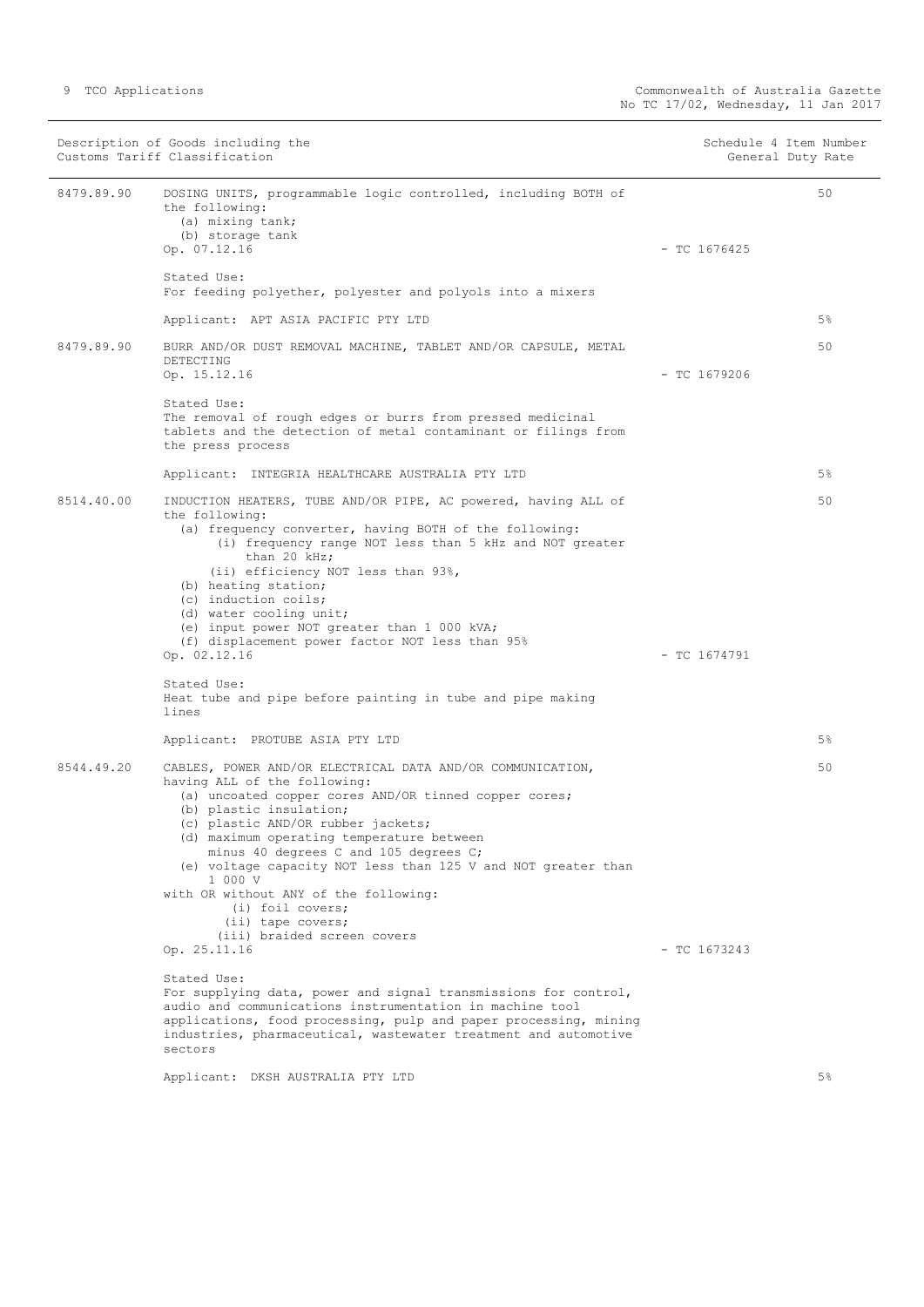| Description of Goods including the<br>Customs Tariff Classification |                                                                                                                                                                                                                                                                                                                                                                                                                                                                                                        | Schedule 4 Item Number<br>General Duty Rate |       |
|---------------------------------------------------------------------|--------------------------------------------------------------------------------------------------------------------------------------------------------------------------------------------------------------------------------------------------------------------------------------------------------------------------------------------------------------------------------------------------------------------------------------------------------------------------------------------------------|---------------------------------------------|-------|
| 8544.60.90                                                          | CABLES, POWER AND CONTROL, having ALL of the following:<br>(a) copper AND/OR tinned copper cores;<br>(b) plastic OR rubber insulation;<br>(c) plastic OR rubber jackets;<br>(d) maximum operating temperature between<br>minus 40 degrees C and 110 degrees C;<br>(e) voltage capacity NOT less than 1.1 kV and NOT greater than<br>33 kV<br>with OR without ANY of the following:<br>(i) polyester tape covers;<br>(ii) tinned copper covers;<br>(iii) rubber covers;<br>(iv) polyamide screen covers |                                             | 50    |
|                                                                     | Op. 25.11.16                                                                                                                                                                                                                                                                                                                                                                                                                                                                                           | $-$ TC 1673240                              |       |
|                                                                     | Stated Use:<br>To supply power and control for either above or below ground<br>mining                                                                                                                                                                                                                                                                                                                                                                                                                  |                                             |       |
|                                                                     | Applicant: DKSH AUSTRALIA PTY LTD                                                                                                                                                                                                                                                                                                                                                                                                                                                                      |                                             | 5%    |
| 9405.10.00                                                          | LAMPS, LED, having ALL of the following:<br>(a) power supply;<br>(b) driver;<br>(c) aluminium housing<br>Op. 28.11.16                                                                                                                                                                                                                                                                                                                                                                                  | $-$ TC 1673253                              | 50    |
|                                                                     | Stated Use:<br>For lighting purposes such as the illumination of poultry houses                                                                                                                                                                                                                                                                                                                                                                                                                        |                                             |       |
|                                                                     | Applicant: MCLEAN FARMS                                                                                                                                                                                                                                                                                                                                                                                                                                                                                |                                             | 5%    |
| 9405.10.00                                                          | LAMPS, LED TUBES, dimmable, having BOTH of the following:<br>(a) voltage NOT greater than 50 V DC;<br>(b) lengths of 1 130 mm OR 1 380 mm OR 1 800 mm OR 2 340 mm<br>with tolerances of $+/- 10$ %<br>Op. 28.11.16                                                                                                                                                                                                                                                                                     | $-$ TC 1673256                              | 50    |
|                                                                     | Stated Use:                                                                                                                                                                                                                                                                                                                                                                                                                                                                                            |                                             |       |
|                                                                     | For lighting purposes such as the illumination of poultry houses                                                                                                                                                                                                                                                                                                                                                                                                                                       |                                             |       |
|                                                                     | Applicant: MCLEAN FARMS                                                                                                                                                                                                                                                                                                                                                                                                                                                                                |                                             | $5\%$ |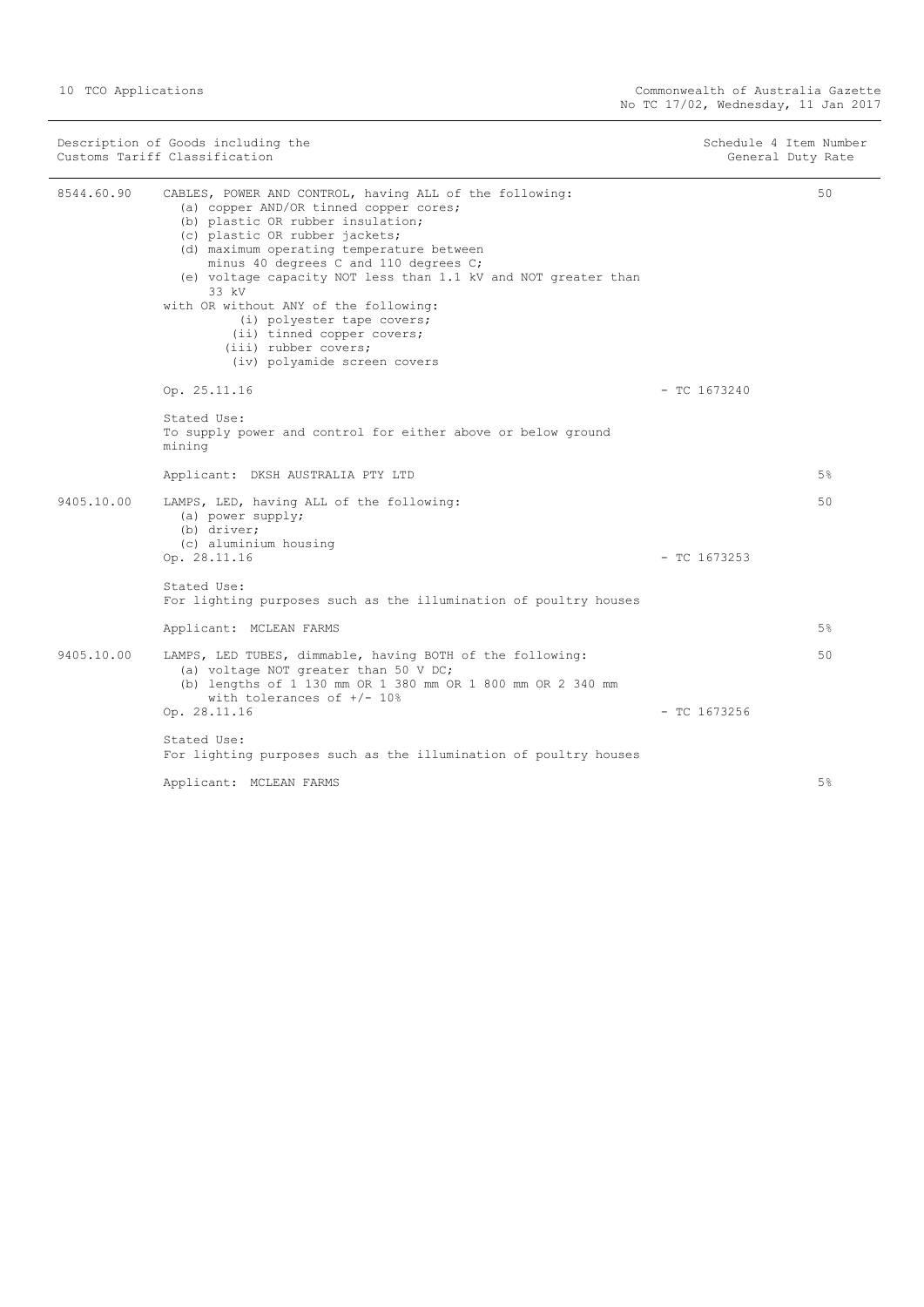#### **CUSTOMS ACT 1901**

#### <span id="page-10-0"></span>**NOTICE PURSUANT TO SECTION 269L(4B)(b) - PROPOSAL TO AMEND DESCRIPTION OF GOODS FOLLOWING AN OBJECTION SUBMISSION**

Amended description has been proposed for the Tariff Concession Order application shown in the following TABLE.

Australian manufacturers who consider that there are reasons why the Tariff Concession Order as proposed to be amended should not be made are invited to lodge a submission. Submissions must be lodged no later than 14 days after the publication of this Notice.

The operative date (Op.) and TC reference number follow the description of goods.

To assist local manufacturers, the use(s) to which the goods can be put follow the description of goods.

Contact: Email [tarcon@border.gov.au](mailto:tarcon@border.gov.au)

THE TABLE

Description of Goods including the Schedule 4 Item Number Customs Tariff Classification

50

| 8504.22.00 | ELECTRICAL POWER TRANSFORMATION AND CONVERSION MACHINES,        |                |
|------------|-----------------------------------------------------------------|----------------|
|            | including ALL of the following:                                 |                |
|            | (a) converter transformers;                                     |                |
|            | (b) voltage frequency converter;                                |                |
|            | (c) cooling unit;                                               |                |
|            | (d) heat exchanger;                                             |                |
|            | (e) prefabricated building enclosure;                           |                |
|            | (f) uninterruptible power supply module;                        |                |
|            | (q) switchgear;                                                 |                |
|            | (h) motor control centre;                                       |                |
|            | (i) variable speed drives;                                      |                |
|            | $(i)$ control panel;                                            |                |
|            | (k) power handling capacity exceeding 7 000 kVA but NOT         |                |
|            | exceeding 10 000 kVA                                            |                |
|            | Op. 02.09.16                                                    | $-$ TC 1648402 |
|            |                                                                 |                |
|            | Stated Use:                                                     |                |
|            | To transform and convert electrical power for use in compressor |                |
|            | motors                                                          |                |
|            |                                                                 |                |

Applicant: SANTOS LIMITED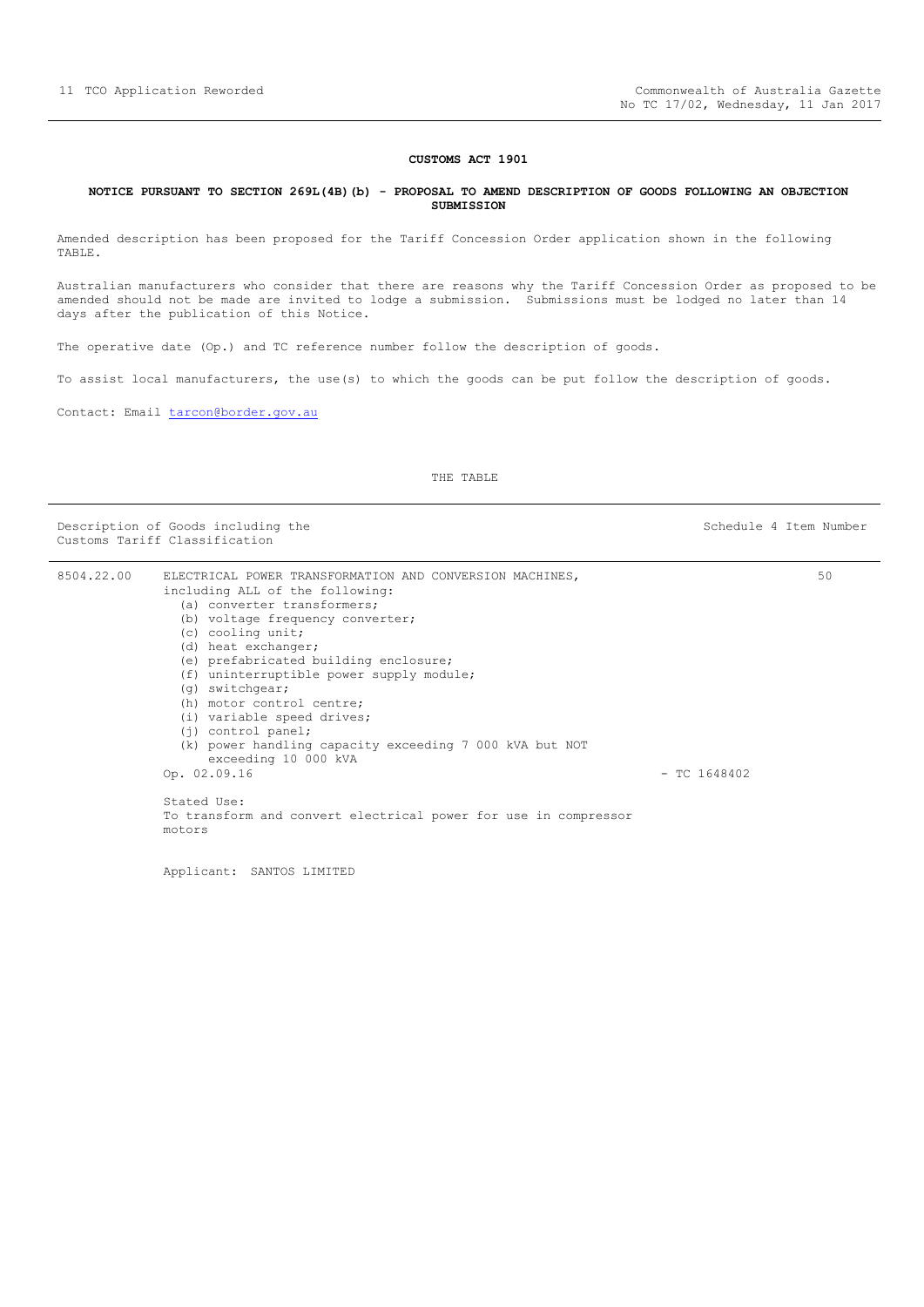#### <span id="page-11-0"></span>**CUSTOMS ACT 1901 - NOTICE PURSUANT TO SECTION 269SE(1) - AUSTRALIAN INDUSTRY INITIATED - TARIFF CONCESSION ORDERS REVOKED**

The Tariff Concession Orders for the goods described in the following TABLE have been revoked.

Contact: Email tarcon@border.gov.au

| Description of Goods including the<br>Customs Tariff Classification |                                                                                                                                                                                                                                                                                                                                                     | Schedule 4 Item Number | Last Date of Effect |                |
|---------------------------------------------------------------------|-----------------------------------------------------------------------------------------------------------------------------------------------------------------------------------------------------------------------------------------------------------------------------------------------------------------------------------------------------|------------------------|---------------------|----------------|
| 3923.30.00                                                          | PREFORMS, BOTTLE, polyethylene terephthalate copolymer, having<br>ALL of the following:<br>(a) inner neck diameter NOT less than 45.85 mm and NOT<br>greater than 46.15 mm;<br>(b) neck outer diameter NOT less than 55.00 mm and NOT<br>greater than 55.40 mm;<br>(c) neck thread diameter NOT less than 55.05 mm and NOT<br>greater than 55.45 mm |                        |                     | 50<br>05.12.16 |
|                                                                     | Op. 31.08.16                                                                                                                                                                                                                                                                                                                                        | Dec. date 28.11.16     | - TC 1647286        |                |
|                                                                     | Substitutable goods produced in Australia in the ordinary<br>course of business by Visy Plastics, Heathwood, Qld. In transit<br>provisions apply                                                                                                                                                                                                    |                        |                     |                |
| 8309.90.00                                                          | CLOSURES, COMPOSITE CAN END, hermetically sealable, having a<br>diameter NOT less than 80mm<br>Op. 14.04.15                                                                                                                                                                                                                                         | Dec. date 25.05.15     | $-$ TC 1519042      | 50<br>06.11.16 |
|                                                                     | Substitutable goods produced in Australia in the ordinary<br>course of business by Marpac Pty Ltd, Knoxfield, Vic. In<br>transit provisions apply                                                                                                                                                                                                   |                        |                     |                |
| 8309.90.00                                                          | CLOSURES, COMPOSITE CAN END, comprising ALL of the<br>following:<br>(a) outer ring;<br>(b) aluminium foil membrane;<br>$(c)$ plug;<br>(d) diameter NOT less than 80mm                                                                                                                                                                               |                        |                     | 50<br>06.11.16 |
|                                                                     | Op. 14.04.15                                                                                                                                                                                                                                                                                                                                        | Dec. date 25.05.15     | $-$ TC 1519043      |                |
|                                                                     | Substitutable goods produced in Australia in the ordinary<br>course of business by Marpac Pty Ltd, Knoxfield, Vic. In<br>transit provisions apply                                                                                                                                                                                                   |                        |                     |                |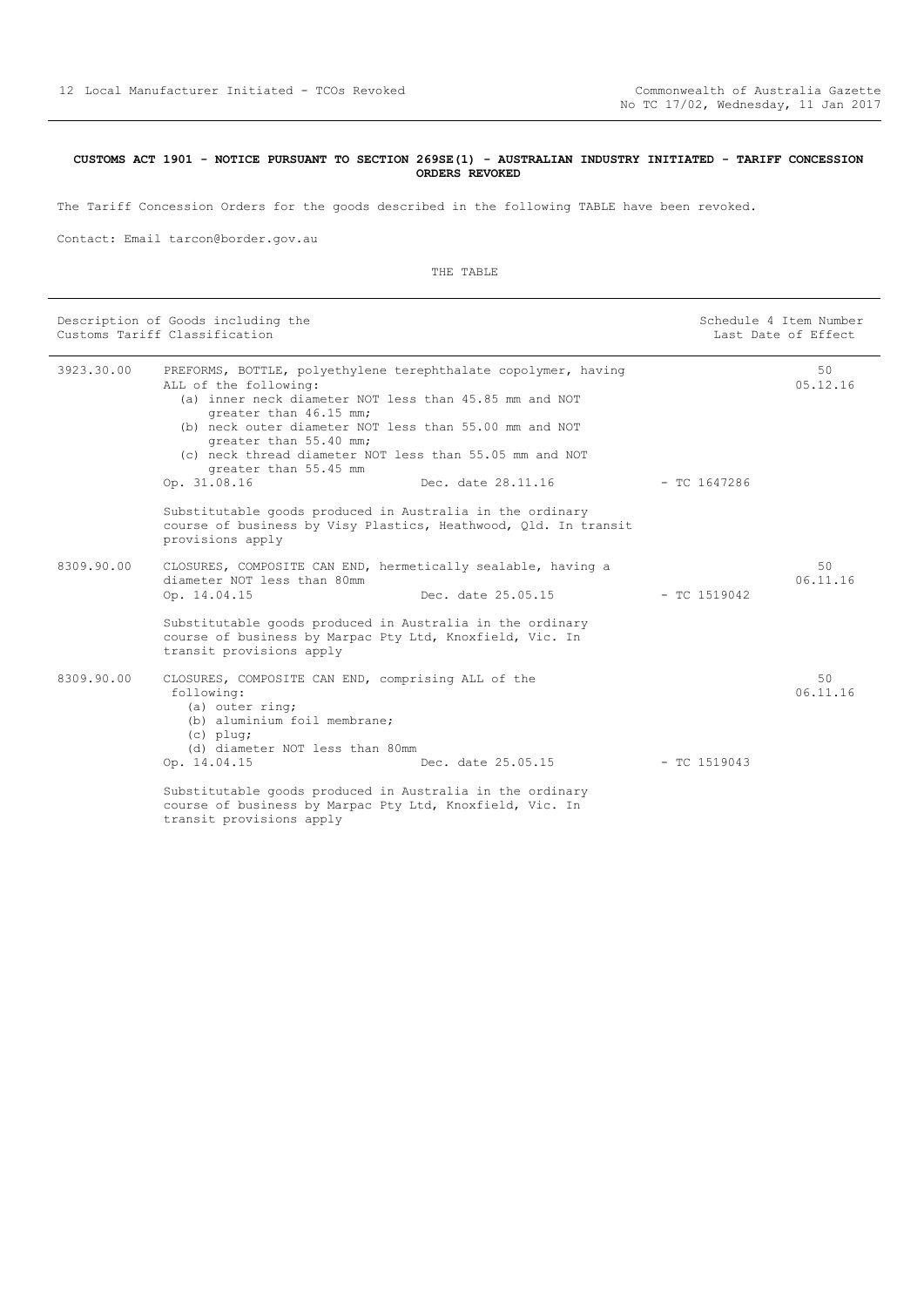#### **CUSTOMS ACT 1901 - NOTICE PURSUANT TO SECTION 269SE(2)**

#### <span id="page-12-0"></span>**TARIFF CONCESSION ORDER REVOKED AND A NEW TARIFF CONCESSION ORDER MADE IN ACCORDANCE WITH 269SD(2) OF THE CUSTOMS ACT.**

A Tariff Concession Order for the goods described in the following TABLE has been revoked and a new Tariff Concession Order made in respect of the goods described below.

The operative date (Op.), decision date (Dec. date) and TC reference number follow the description of goods.

Contact: Email tarcon@border.gov.au

THE TABLE

| Description of Goods including the<br>Customs Tariff Classification |                                                              |                    | Schedule 4 Item Number<br>Last Date of Effect |                |
|---------------------------------------------------------------------|--------------------------------------------------------------|--------------------|-----------------------------------------------|----------------|
| TCO REVOKED                                                         |                                                              |                    |                                               |                |
| 8424.81.00                                                          | SPRINKLERS, IRRIGATION EQUIPMENT<br>Op. 08.10.03             | Dec. date 03.03.04 | $-$ TC 0401501                                | 50<br>31.12.16 |
|                                                                     | $HS2017 - Order$ Revoked - See TC1679311 Keyed to 8424.82.00 |                    |                                               |                |
| TCO REISSUED                                                        |                                                              |                    |                                               |                |
| 8424.82.00                                                          | SPRINKLERS, IRRIGATION EQUIPMENT<br>Op. 01.01.17             | Dec. date 16.12.16 | $-$ TC 1679311                                | 50             |

#### **CUSTOMS ACT 1901 - NOTICE PURSUANT TO SECTION 269SE(1)**

<span id="page-12-1"></span>**TARIFF CONCESSION ORDERS REVOKED AND A NEW TARIFF CONCESSION ORDER MADE IN ACCORDANCE WITH 269SD(3) OF THE CUSTOMS ACT.**

A Tariff Concession Order for the goods described in the following TABLE has been revoked and a new Tariff Concession Order made in respect of the goods described below.

The operative date (Op.), decision date (Dec. date) and TC reference number follow the description of goods.

Contact: Email tarcon@border.gov.au

| Description of Goods including the<br>Customs Tariff Classification |                                                                     |                    | Schedule 4 Item Number<br>Last Date of Effect |                |
|---------------------------------------------------------------------|---------------------------------------------------------------------|--------------------|-----------------------------------------------|----------------|
| TCO REVOKED                                                         |                                                                     |                    |                                               |                |
| 8421.39.90                                                          | RESPIRATORY FILTERS, AIR, WELDING, activated carbon<br>Op. 01.01.17 | Dec. date 20.12.16 | – ТС 16 79916                                 | 50<br>31.12.16 |
|                                                                     | Correction of TCO number from 16 79916 to 1679916                   |                    |                                               |                |
| TCO REISSUED                                                        |                                                                     |                    |                                               |                |
| 8421.39.90                                                          | RESPIRATORY FILTERS, AIR, WELDING, activated carbon<br>Op. 01.01.17 | Dec. date 04.01.17 | $-$ TC 1679916                                | 50             |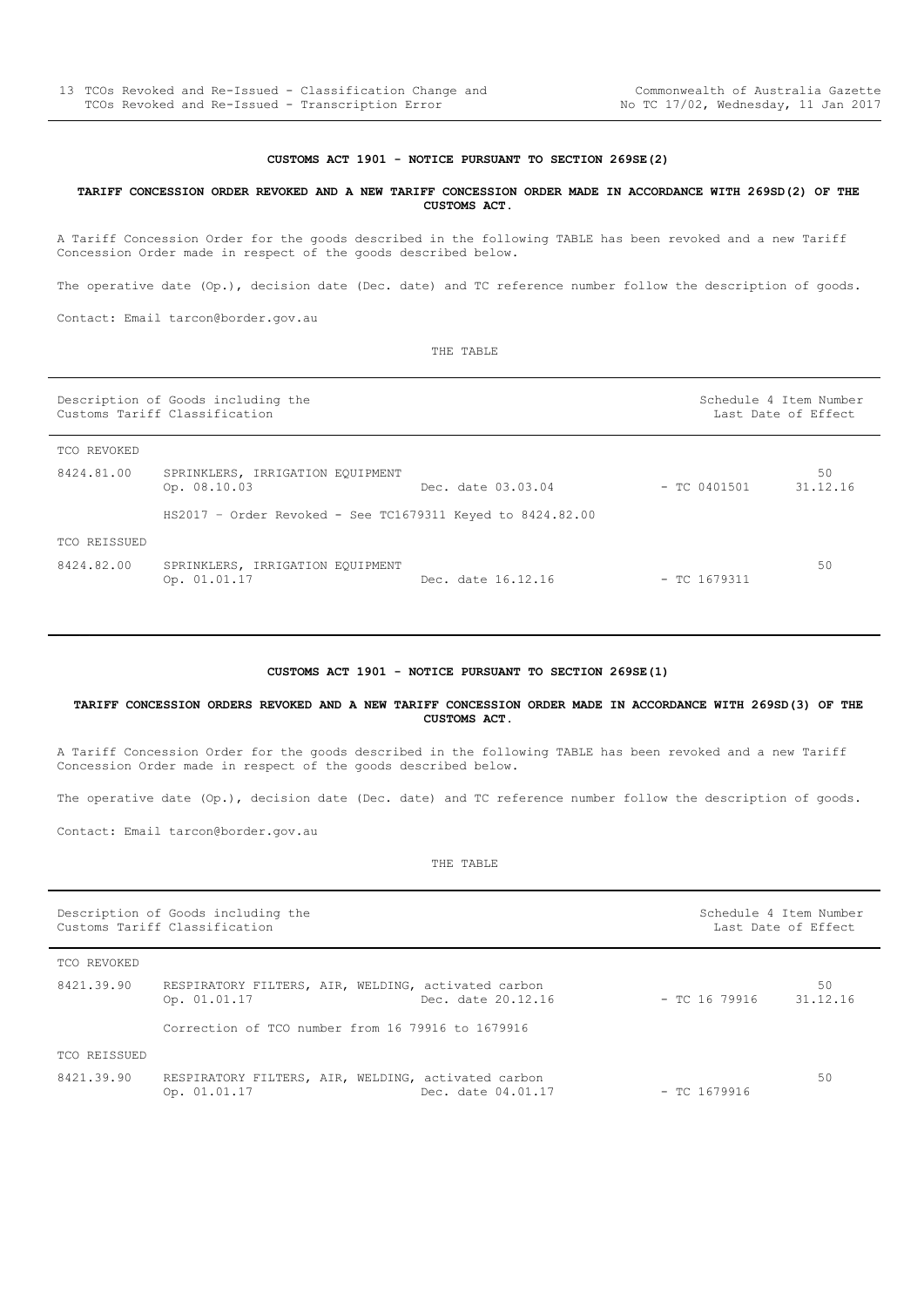50 REFUSE

#### **CUSTOMS ACT 1901 - RESULT OF REQUEST FOR REVIEW OF AN APPLICATION DECISION**

<span id="page-13-0"></span>The Comptroller-General of Customs internal review result made on the Tariff Concession Order application for goods described in the following TABLE has been finalised:

Contact: Email tarcon@border.gov.au

| Description of Goods including the | Schedule 4 Item Number Review |  |
|------------------------------------|-------------------------------|--|
| Customs Tariff Classification      | Last Date of Effect Decision  |  |

|  | 3920.20.00 FILM, PRINTING, polypropylene, multi-layered, having<br>shrinkage in the machine direction NOT less than 10% and |                |  |
|--|-----------------------------------------------------------------------------------------------------------------------------|----------------|--|
|  | NOT greater than 19%<br>Op. 02.03.16                                                                                        | $-$ TC 1608743 |  |
|  | Comptroller-General of Customs Decision : Refusal to make<br>TCO affirmed                                                   |                |  |